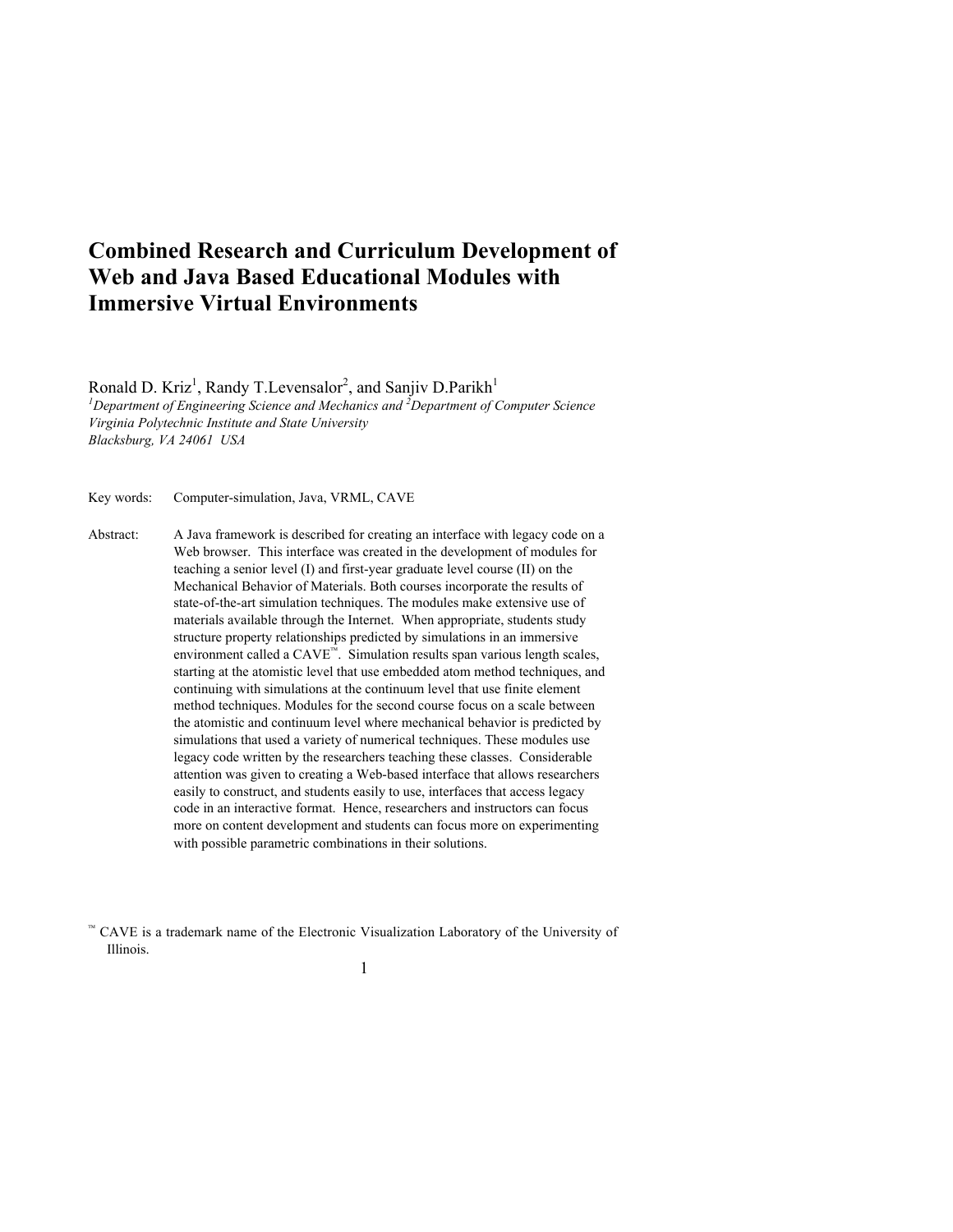## **1. WEB-BASED JAVA FRAMEWORK**

Although modules are still under development for the second course, sufficient progress has been made to report on the origin, current status, and lessons learned in using these modules in the first of the two courses.

## **1.1 Origin**

Modules were developed and distributed on our SUN-VNI Wave-Java server [1]. Early efforts to create a distributed, Web-based, visual computing environment were funded by SUN Microsystems, Visual Numerics, and Virginia Tech's Advanced Communications and Information Technology Center (ACITC), and were made possible by the creation of the Scientific Modeling and Visualization Classroom (SMVC). Modules discussed here were largely motivated by a student project, "Educational Atomic Models Using PV-Wave and Java" by Arturo Falck, in ESM4714: Scientific Visual Data Analysis and Multimedia, spring semester 1996 [2]. The purpose of this project was to create a user-friendly Web-based interface to interact with larger computer simulation models of cracks and dislocations in crystal lattices by using CGI (Common Gateway Interface). With CGI, an interactive Web-based form was created that students used to 1) enter information required by the simulation, 2) compile that information into a data file, 3) submit this file as a batch job to a remote supercomputer, and finally to 4) send raw data of the simulation back to the server where images of data were generated and were returned for viewing to the remote-site student computer. Unique to this project was the level of industrial participation by SUN Microsystems and Visual Numerics in the creation of the Java Web-based interface [3]. Early Java prototypes developed at Virginia Tech have been replaced with JWave interfaces developed by Visual Numerics except for the Network Programming Interface Builder (NPIB), which has replaced the original CGI interface previously described with the We-based Java framework, but the same functionality has been maintained. An example of an NPIB form used to calculate wave surface geometries associated with a fourth order stiffness tensor is shown in Figure 1(a). A more detailed discussion on the current status of NPIB and JWave follows.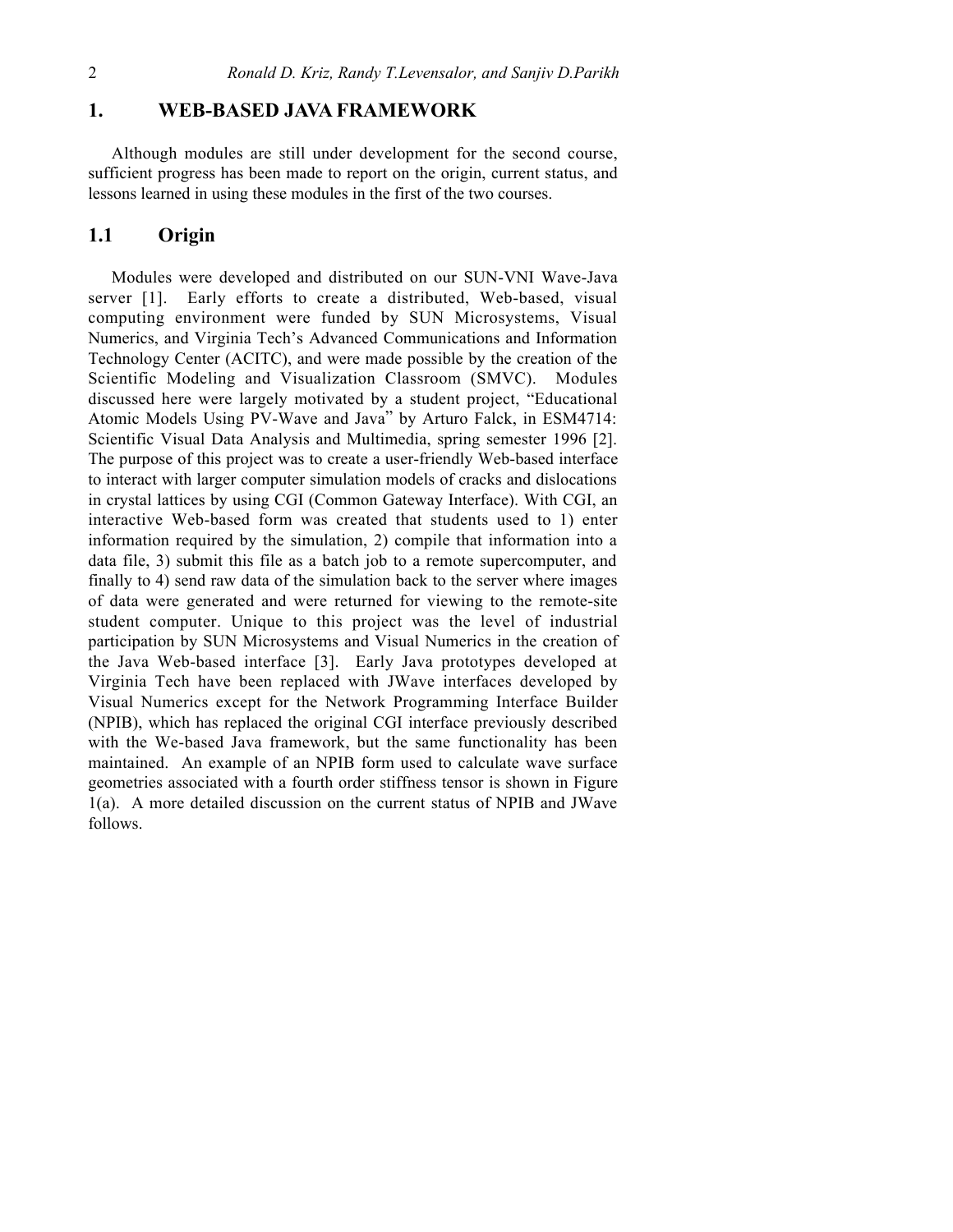## **1.2 Current Status**

#### **1.2.1 Overview**

Development of the Java-Web server continued with additional funding from the NSF Combined Research and Curriculum Development (CRCD) Program. With NSF funding the server was upgraded to a SUN Sparc10 with 1Gigabyte of memory that could be used to handle larger simulations, which generated better *(i.e., more representative)* results for analysis by students. The earlier version of NPIB, which links students at their personnel computers to remote-site supercomputers, was created entirely with Java. Hence this open-source Java-Web server could be implemented at other universities using standard Java-based technology on affordable UNIX, NT, or Linux servers. For this project, a SUN Sparc10 Ultra was selected for development, since it represented an entry-level system that most departments can afford.

The first course was organized on the Web server with hyperlinks to Web modules that were divided into lectures, assignments, and examples [4]. The first course focused on atomistic and continuum mechanics models, and the second course will focus on models that predict mechanical behavior at the scale between the atomistic and continuum. Details on module content development of the first course are available elsewhere [5]. Here we describe the development of the Web-based Java framework and explain how the graphical user interface (GUI) design of these interactive modules facilitated students' efforts to parametrically study the relationships modeled and simulated by computer programs written by the researchers and instructors.

#### **1.2.2 NPIB**

The first version of NPIB, version 1.0, which was used in the first class, required instructors to learn a simple text-based syntax to create the desired NPIB form layout. Although simple, this process became tedious when the creation of larger forms was required. We were motivated to eliminate this syntax in NPIB version 2.0 and to simplify the process so that instructors could focus on building content. Sun's JDK 1.1 was chosen for the development of both versions of NPIB because of its cross-platform and web browser support. Since the server was also written in Java, it is capable of running on Windows NT or a more robust UNIX platform. Version 1.0 of NPIB will be discussed first, followed by a discussion of version 2.0 of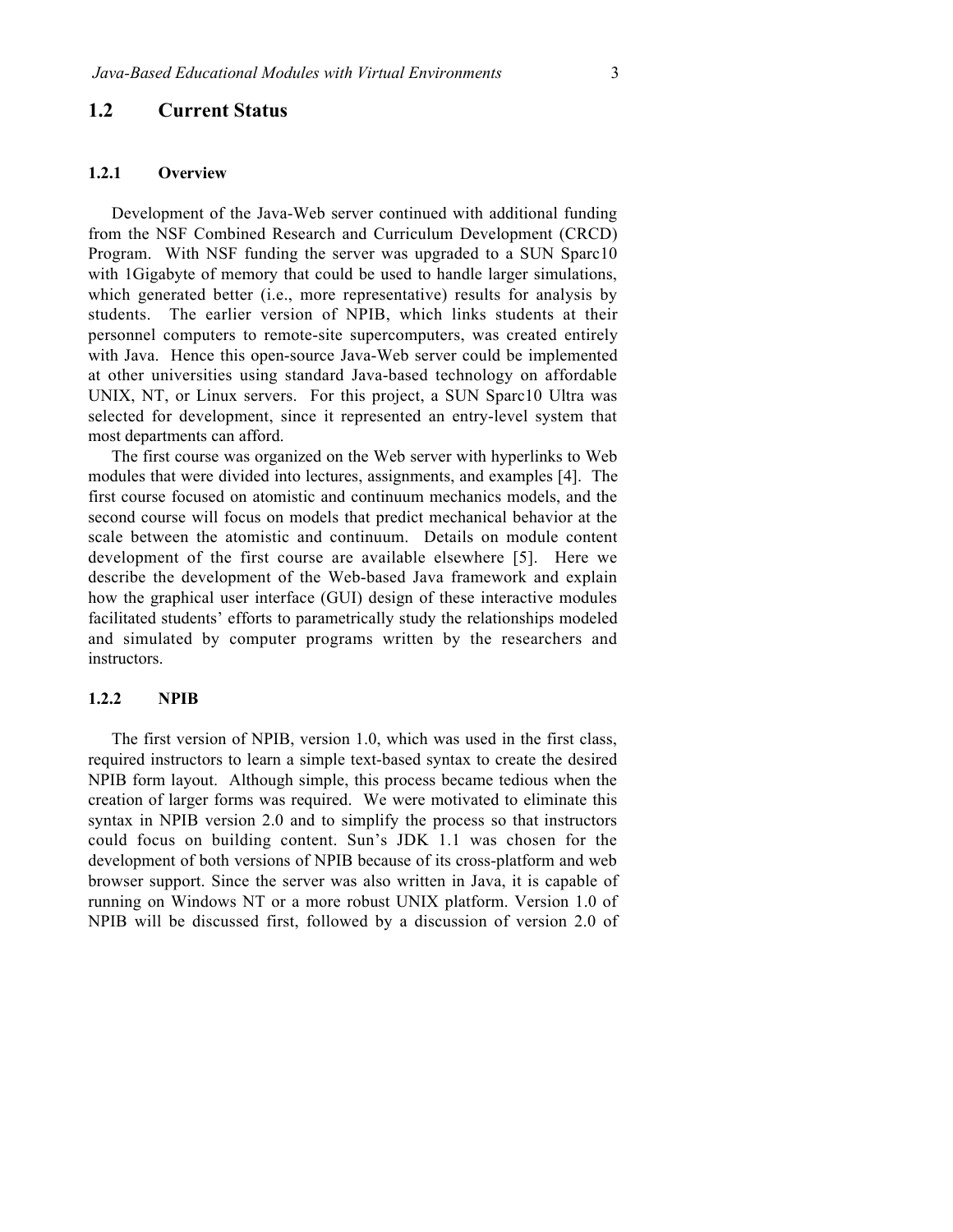NPIB. Both versions were designed so that the instructor can avoid doing Web-based programming.

A simple example of a short NPIB version 1.0 form and the corresponding syntax is shown in Figures 1(a) and 1(b). Results are shown in Figure 2. The syntax shown in Figure 1(b) is simple enough so that the reader can deduce the syntax simply by observation. This particular problem illustrates the usefulness of the NPIB form whereby 1) instructors can create a useful GUI for students without learning Java, and 2) students can submit multiple parameter lists, and can view, interpret, and compare results in an easy to understand format. Hence the focus is not on programming but creating the content and process whereby students can explore and experiment with a variety of possible solutions.

The NPIB form in Fig 1(a) shows all the necessary information (fourth order stiffness tensor components and density) required to solve Christoffels' equation [6]. Christoffels' formulation reduces to an eigenvalue problem whose eigenvalues correspond to three wave surfaces, and whose eigenvectors correspond to the particle displacement vibration directions (wave-polarizations) shown here as color gradients mapped onto the wave surfaces. For materials with lower order symmetry, complex wave surface geometries can occur: hence, particular attention is given to viewing the results graphically, either with a VRML† Web-based viewer or in the CAVE when an immersive environment is preferred. At the bottom of the form is a submit button next to an e-mail address. Instructions at the top of the NPIB form, not shown here, explain how students can retrieve results at the specified e-mail address by using either the Web-based built-in e-mail tool or an e-mail tool of their choice.

For this example, graphical interpretation of the numerical solutions is particularly important. Exact solutions only exist in principle material planes [6], and numerical solutions are required when wave surfaces exist outside these planes. Numerical IMSL  $<sup>†</sup>$  subroutines are used to solve for the</sup> eigenvalues and eigenvectors, and PV-Wave† is used to generate the polygonal data sets in VRML format, so that the student can first view the results in a Web-based VRML viewer and, if necessary, in the CAVE as an Inventor† file. A special format in VRML 1.0 was created, see [7], to allow the student to view the same file with transparency in both the Web-based VRML viewer and the CAVE. Here transparency is required to observe how

<sup>†</sup> VRML is Virtual Reality Modeling Language and Inventor is an SGI graphical format (public domain); IMSL and PV-Wave are commercial software sold by Visual Numerics Inc.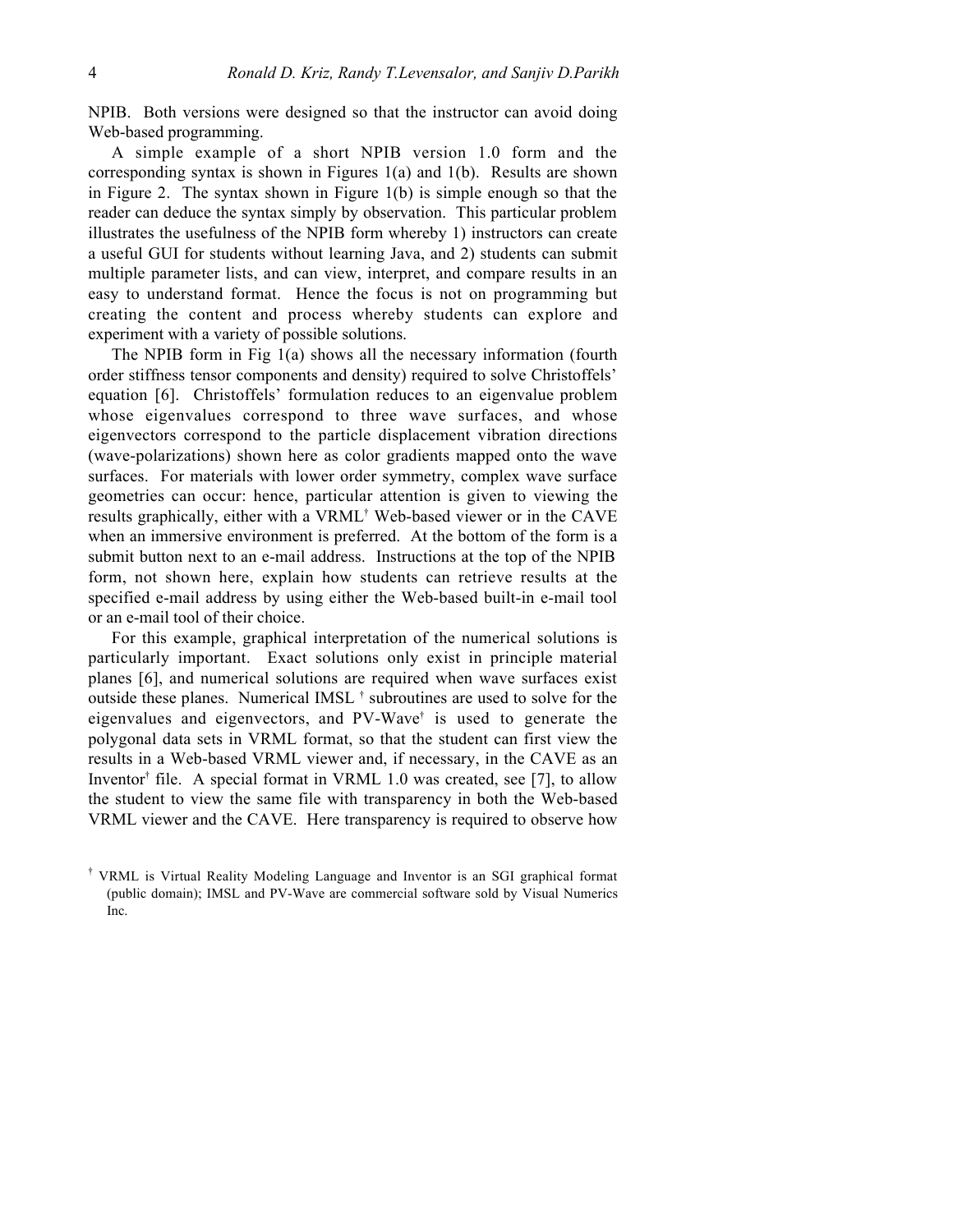the QL, QT, and T wave surfaces connect into a single connected wave surface. For this type of problem, students can explore how small variations in the stiffnesses, shown in Figure  $1(a)$  as parameters in the NPIB form, can lead to significant changes in wave surface geometries, as shown in Figure 2.

Version 2.0 of NPIB does not require the instructor to learn any syntax to create the form layout. The primary difference between versions 2.0 and 1.0 is the addition of a GUI to build the form and to format the output from the form. Building and modifying forms in version 1.0 was a laborious task. The new "what you see is what you get" (WYSIWYG) builder allows the user to create and edit the form through direct manipulation of graphical components. Components are added by selecting the desired component type from the insert menu and then assigning a unique name, as shown in Figure 3(a). This name will be used later in formatting the output of the form. Once a component has been added to the form, dragging it with the mouse can move it. All component properties can be edited through dialog, which appears when the component is selected, as shown in Figure 3(b). The process of editing properties is similar to that in a Java bean box [8].

The format for the output is defined by typing it in the output editor, as shown in Figure  $3(c)$ . Upon submission the output will be formatted exactly as it appears in the editor. There are key words for declaring files and linking to components in the form. The file keyword  $(\leq f \leq XXXX \cdot \text{dat})$ denotes a new file which is created on the server when the NPIB form is submitted. Links to form components (<link=name>) mark where the value of the named form components is to be inserted into the output file. The "link=name" refers to the name the component was given when it was created.

Another significant design change is the addition of the "Form Interface." This interface is not necessarily noticeable to the end user. It facilitates the use of other components with the NPIB forms. Any Java class that implements the "Form Interface" can be used in the same way as native components such as text boxes. These new components can implement a new means of data input or preprocess data before submission.

#### **1.2.3 Jwave**

JWave, unlike NPIB, requires developers to have a working knowledge of Java. Early attempts to create PV-Wave/Java applets ("Wapplets") were made collaboratively between Virginia Tech and Visual Numerics Inc. An early prototype developed at Virginia Tech, called Visualizer [9], had features similar to the current JWave product but was developed only as a proof of concept. The interested reader can consult a complete set of documentation and source code for Visualizer elsewhere [9]. Visualizer no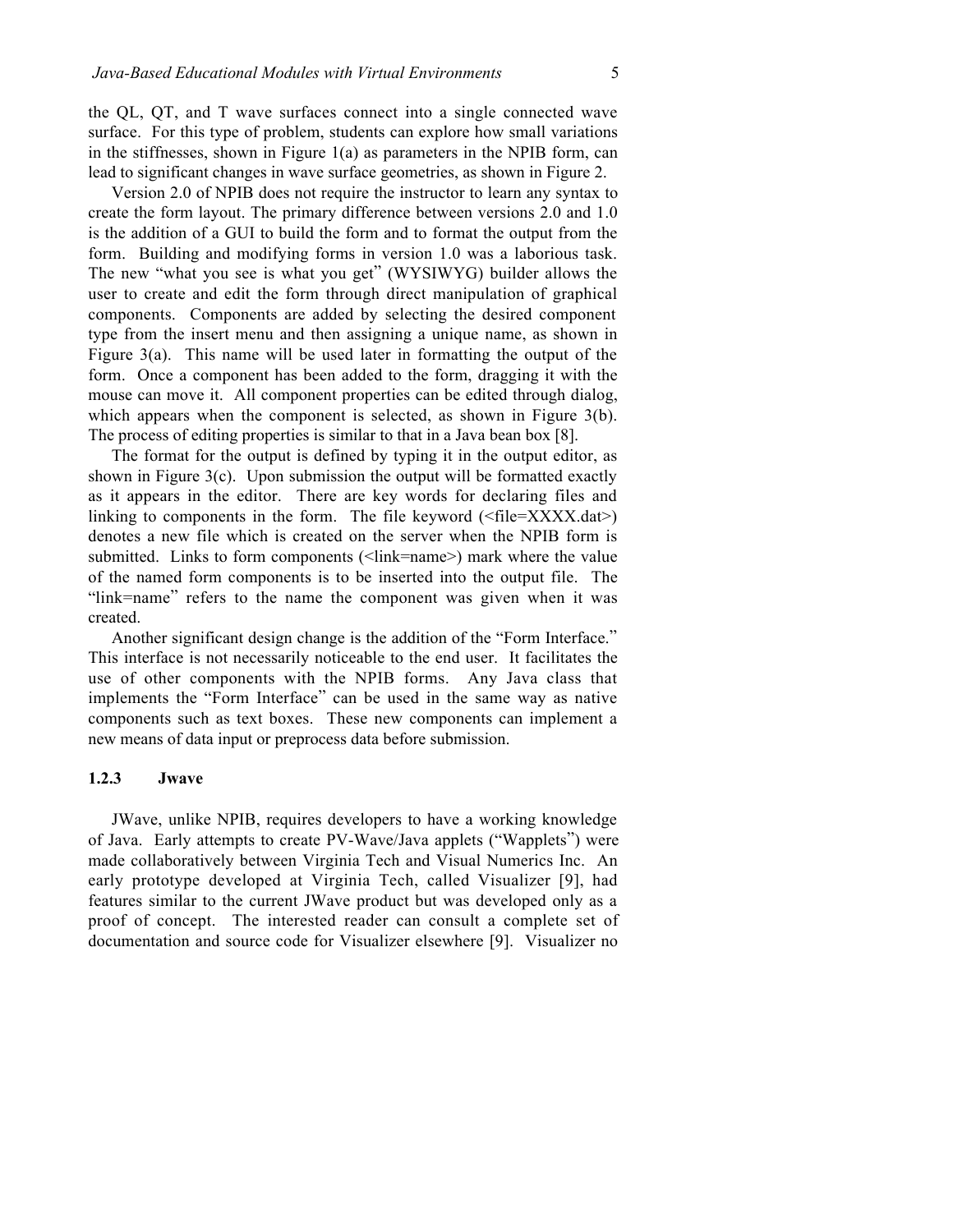longer works on our current upgraded Java-Wave server because we chose to discontinue Visualizer upgrades, and to use JWave instead.

Visual Numerics introduced JWave as a means to connect an interactive Web-based GUI with simple sliders, buttons, dials, etc., to a legacy programming language called PV-Wave. Most of the calculations and images generated by PV-Wave legacy code are generated at a server, and images are sent back to the remote-site client, in this case the student's computer. Although JWave developers need to have a working knowledge of Java, the idea here was again to try to minimize the students' efforts outside the area of direct relevance to solving the problem at hand. The student should not need to install any software or learn any particular programming language to understand the various parts and functions of a model that is accessed by the JWave Web-based GUI. Figure 4(a) shows a typical JWave GUI as it would appear on a Web-browser, i.e., Internet Explorer or Netscape Navigator. This particular interface shows all the parameters needed to calculate the radial and tangential stress distributions in a thick-walled cylindrical pressure vessel.

The JWave GUI shown in Figure 4(a) is a necessary but not sufficient interface for the students to learn about stress distributions in a thick-walled cylinder. To assist students in the analysis and interpretation of results, a problem definition with equations and parameters, as shown in Figure 4(b), must be located near the JWave GUI. Instructors need to design the Webpage layout and to program it in Java in a meaningful way, much as they would prepare for a class lecture. Although instructors must have a working knowledge of Java, JWave provides the necessary communication between PV-Wave and the Java applet via the JWave server software. This connection takes the input from the student's Web page, transforms it into the correct variables, and then sends it to the legacy PV-Wave code for execution. Once the code finishes execution, the results, variables, and graphical plots, are returned through the same connection that was established with the student's Web page. JWave is designed to minimize the programming efforts of the instructor and take advantage of any legacy code written in PV-Wave and IMSL.

### **1.3 Lessons Learned and Future Module Development**

The first NSF-CRCD course was taught in the fall semester, 1998, and a second class will be taught this spring semester, 2000. Both classes are three-credit hour classes, which meet for one hour three times a week: Monday, Wednesday, and Friday. Mondays and Wednesdays were reserved for lectures, and on Fridays students met with instructors in the Scientific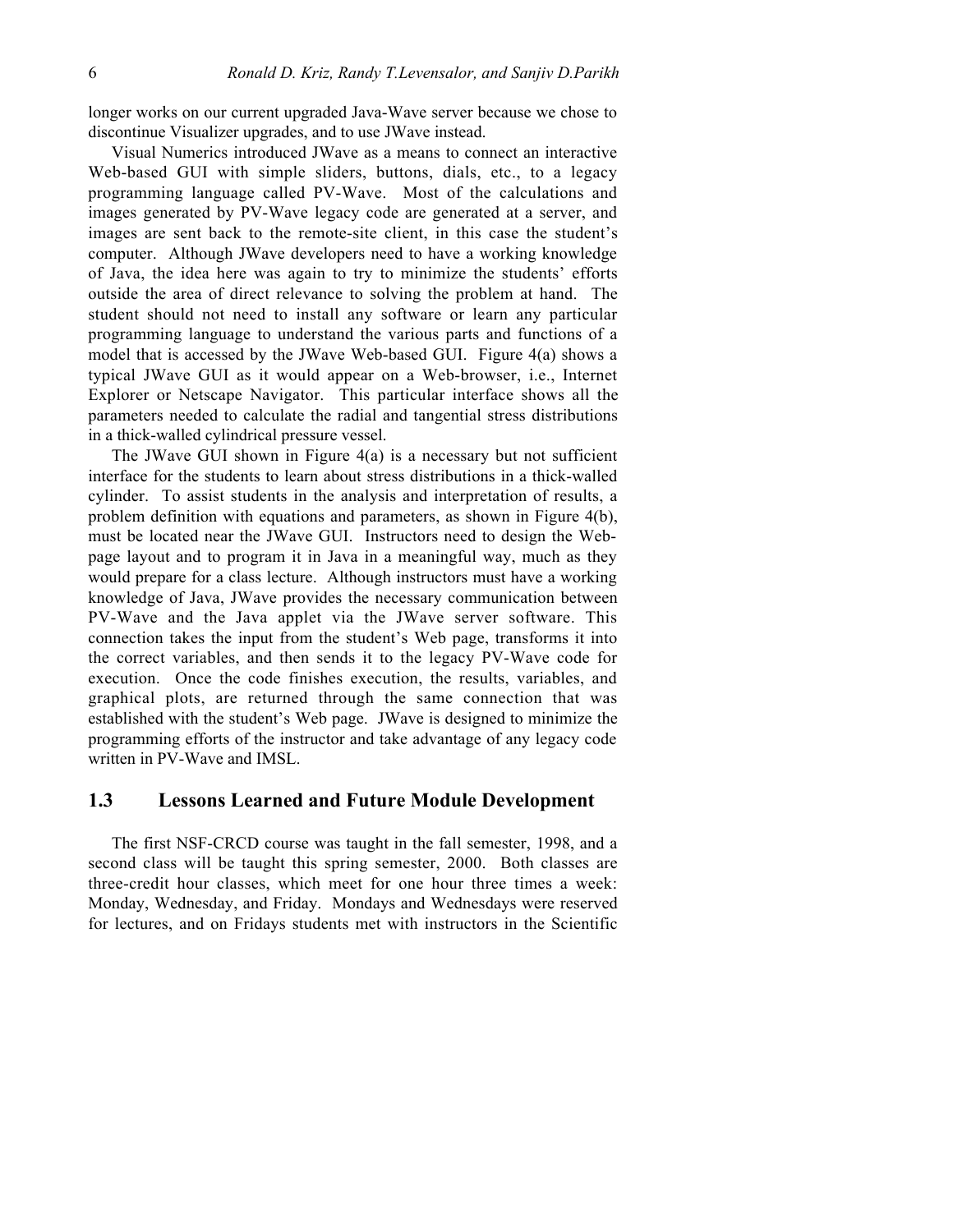Modeling and Visualization Classroom (SMVC), which like the Virginia Tech CAVE is an ACITC facility.

#### **1.3.1 Things that worked well**

Except for occasional server downtimes, the NPIB and JWave interfaces worked well. Until the final evaluation is completed, conclusions are speculative. From first impressions, however, it appears that the most productive time spent using these modules occurred when students and instructors met in the SMVC on Fridays. Fridays were more like lab sessions where students could ask questions and try out their ideas with comments from the professors who also helped interpret the simulation results. Instructors also received valuable feedback on how the JWave and NPIB forms were working and what needed to be improved. Friday sessions also built student confidence for successful completion of their homework assignments.

#### **1.3.2 Things that need more work:**

Although the NPIB form worked well, the "builder" part of the NPIB was improved with more features but was still not stable enough for instructors to build their own forms. Consequently, the technical support team members built all the NPIB version 1.0 forms using a scripting syntax. When completed, NPIB version 2.0 will allow instructors who are not Java literate more freedom in building interactive NPIB forms. The NPIB form only worked on UNIX workstations with Netscape 4.5. It was not until near the end of the semester that we got the NPIB forms to work on Windows NT. This was largely due to the way Windows NT handles screen refresh.

#### **1.3.3 Lessons Learned**

Java interface development is a difficult, if not impossible, task for most professors who do not have backgrounds in computer science. These same professors are also not capable of routine systems administration needed for configuring and maintaining Java-Web servers. Hence, there must be a commitment from the department or college to support a courseware server and to train professors on how to access and use systems such as the NPIB. Because of limited resources and reluctance to accept new technology, building and supporting courseware servers has been the most difficult aspect of this project. The Java-Wave server is now maintained by the Problem Solving Environment (PSE) group in the Department of Computer Science [10].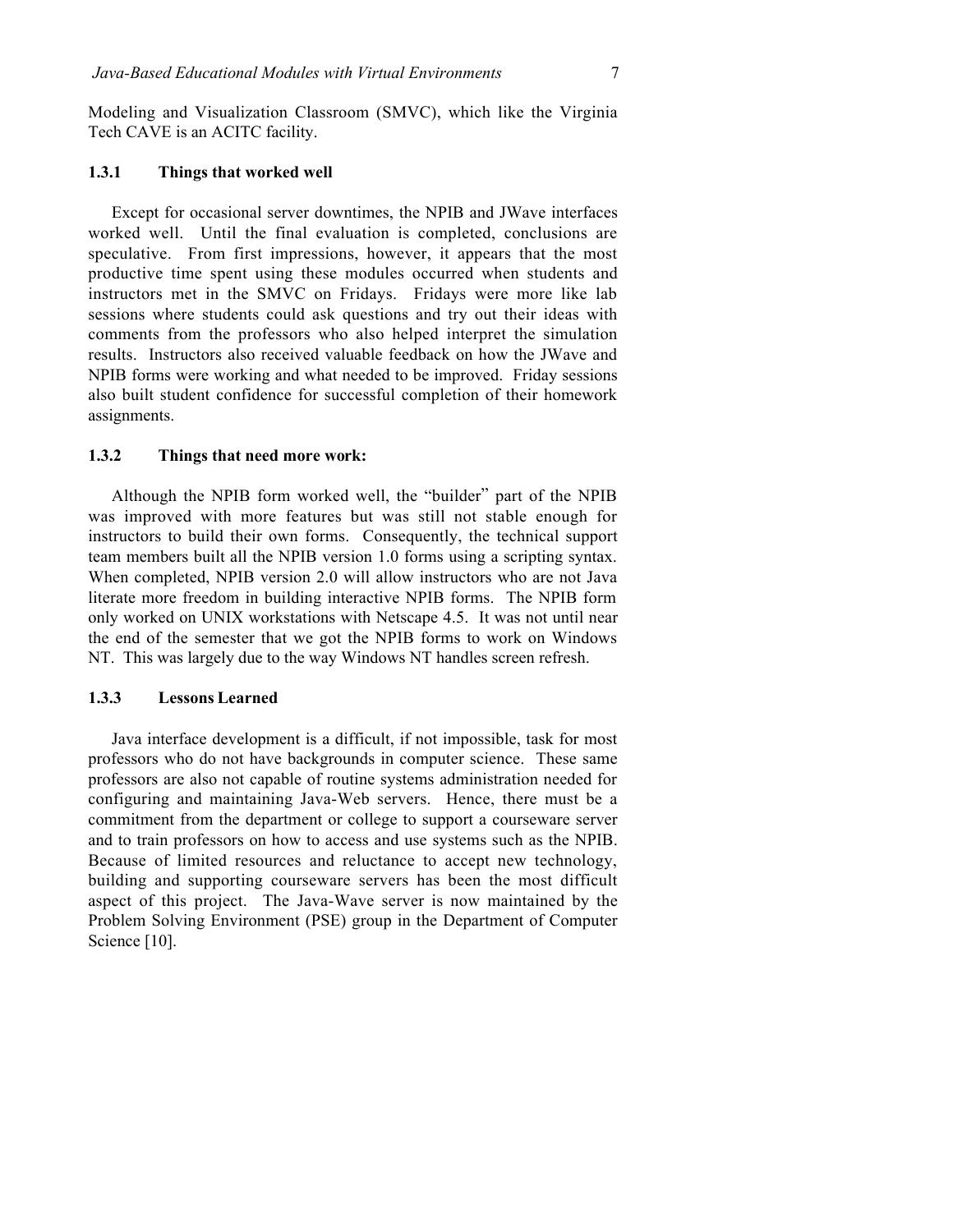In this class, we also discovered that programmers and system administrators need to work more closely than in years past, when typically all that was needed was to install a standard language compiler and to have a user service group for answering any questions. With the advent of the network, professors and technical support staff can no longer afford to isolate themselves in the "new world" of computing, where popular Webbased software applications are constantly changing. Successful projects now require that professors devote more time to learning computing skills and to working more closely in teams. We also experienced firsthand how Java needs to be maintained as a standard when early interfaces developed in Netscape's IFC had to be rewritten. Our experience in team-teaching this class was rewarding but difficult. More time was spent solving technical problems than was spent developing course content. We hope the tools already developed and experience gained in the first class will reverse this trend in the next class.

To continue the learning experience, witnessed on Fridays in the SMVC, students need access to the Java-Web server from outside the SMVC. Although convenient to manage, students should not be required to go a single-workstation classroom environment. Some universities, because of security issues and convenience of management, prefer to isolate these resources from remote access. Such policies are counterproductive when all students are also required to own their own personal computers and where professors who are located off-site are expected to create courseware materials for those students.

#### **1.3.4 Future Developments**

Another course will be taught spring semester, 2000 at a first-year graduate level. For this graduate class, the same material can be taught at a more comprehensive level, and new simulations of cracks at or near bimaterial interfaces will be modeled both at a continuum and atomistic level and comparisons made. The Java-Web server will be upgraded to JWave 2.0, better security measures will be implemented without restricting access to the anonymous ftp site, and the NPIB builder feature will be completed in version 2.0 so that professors can build their own Java forms. The server will be upgraded to 1 Gigabyte of memory with 27 Gigabytes of disk space. Modules in the spring 2000 class will be extensible to other classes taught in the Engineering Science and Mechanics (ESM) Department. We hope that this interest will grow to other ESM classes and that the ESM Department will eventually support their own JWave courseware server.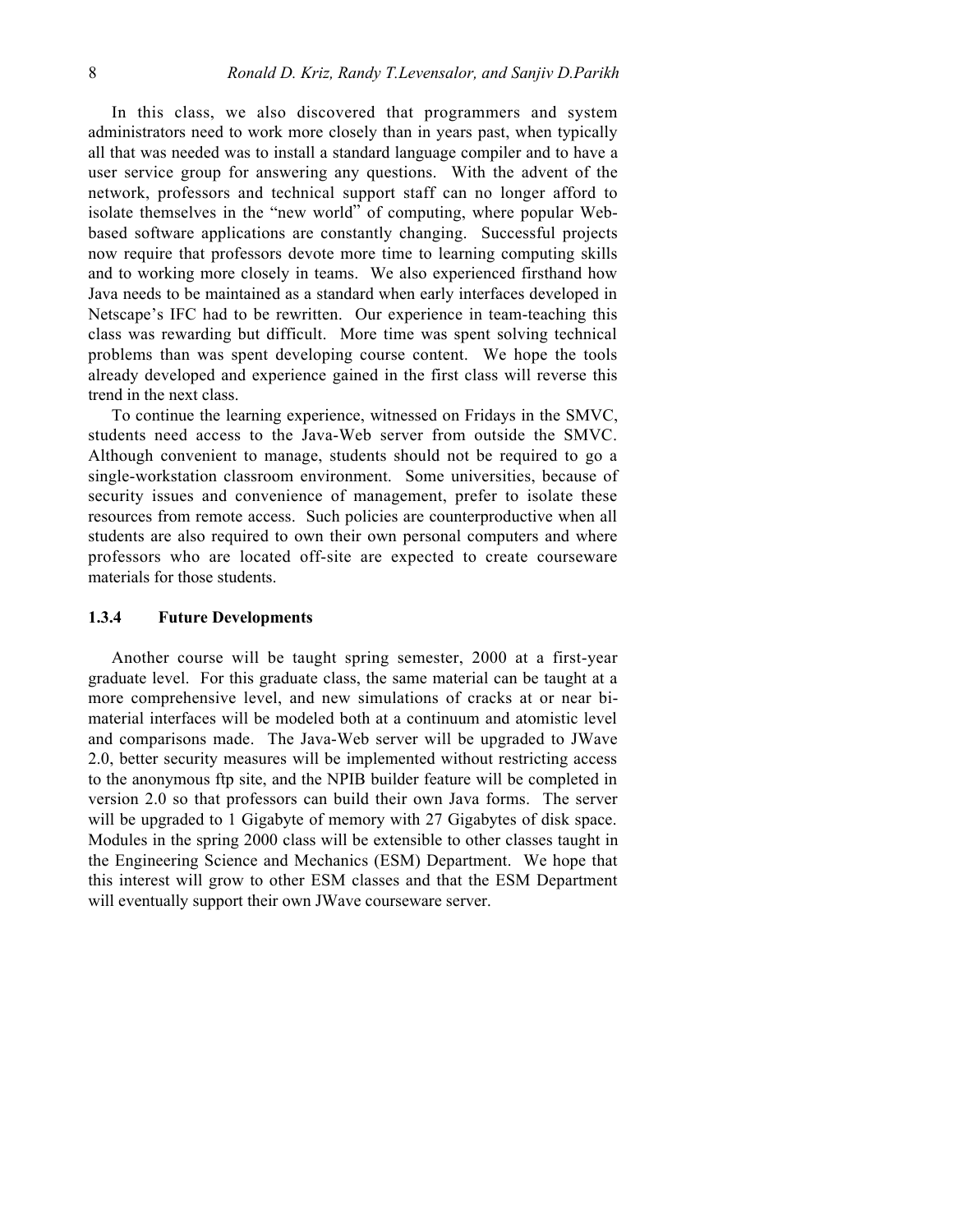## **2. ACKNOWLEDGEMENTS**

Authors acknowledge the NSF grant "Combined Research and Curriculum Development: Computer Simulation of Material Behavior – From Atomistic to the Continuum Level" (EEC-9700815) and the foundation grant from SUN Microsystems Inc. and Visual Numerics Inc. to create the Scientific Modeling and Visualization Classroom.

## **3. REFERENCES**

- 1. SUN-VNI Wave-Java Web Server: http://www.jwave.vt.edu
- 2. Scientific Visual Data Analysis and Multimedia, ESM4714: http://www.sv.vt.edu/classes/ESM4714/ESM4714.html
- 3. Kriz, R.D. and Farkas, D. "Using Materials Resources on the World Wide Web for Introductory Materials Science Teaching," J. Materials Education, Vol. 19 No. (1&2), pp. 111-119, (1997).
- 4. Computer Simulation of Behavior from the Atomistic to the Continuum Level, ESM4984: http://www.jwave.vt.edu/crcd/
- 5. Kriz, R.D., Farkas, D., and Batra, R.C., "Integrating Simulation Research into Curriculum Modules on Mechanical Behavior for Materials: From the Atomistic to the Continuum", J. Materials Education, Vol. 21, No. (1&2), pp. 43-52, (1999).
- 6. Ledbetter, H.M. and Kriz, R.D., "Elastic-Wave Surfaces in Solids," Physica Status Solidi, Vol. 114, pp. 475-480, (1982).
- 7. VRML 1.0 format necessary for viewing in both the CAVE and VRML Web-based viewer: http://www.sv.vt.edu/classes/vrml/exercise3.html
- 8. Java Beans: http://java.sun.com/beans/
- 9. Visualizer Web home page: http://www.jwave.vt.edu/javaprj/viscprj/visualizer/html
- 10. Problem Solving Environment: http://www.cs.vt.edu/~pse/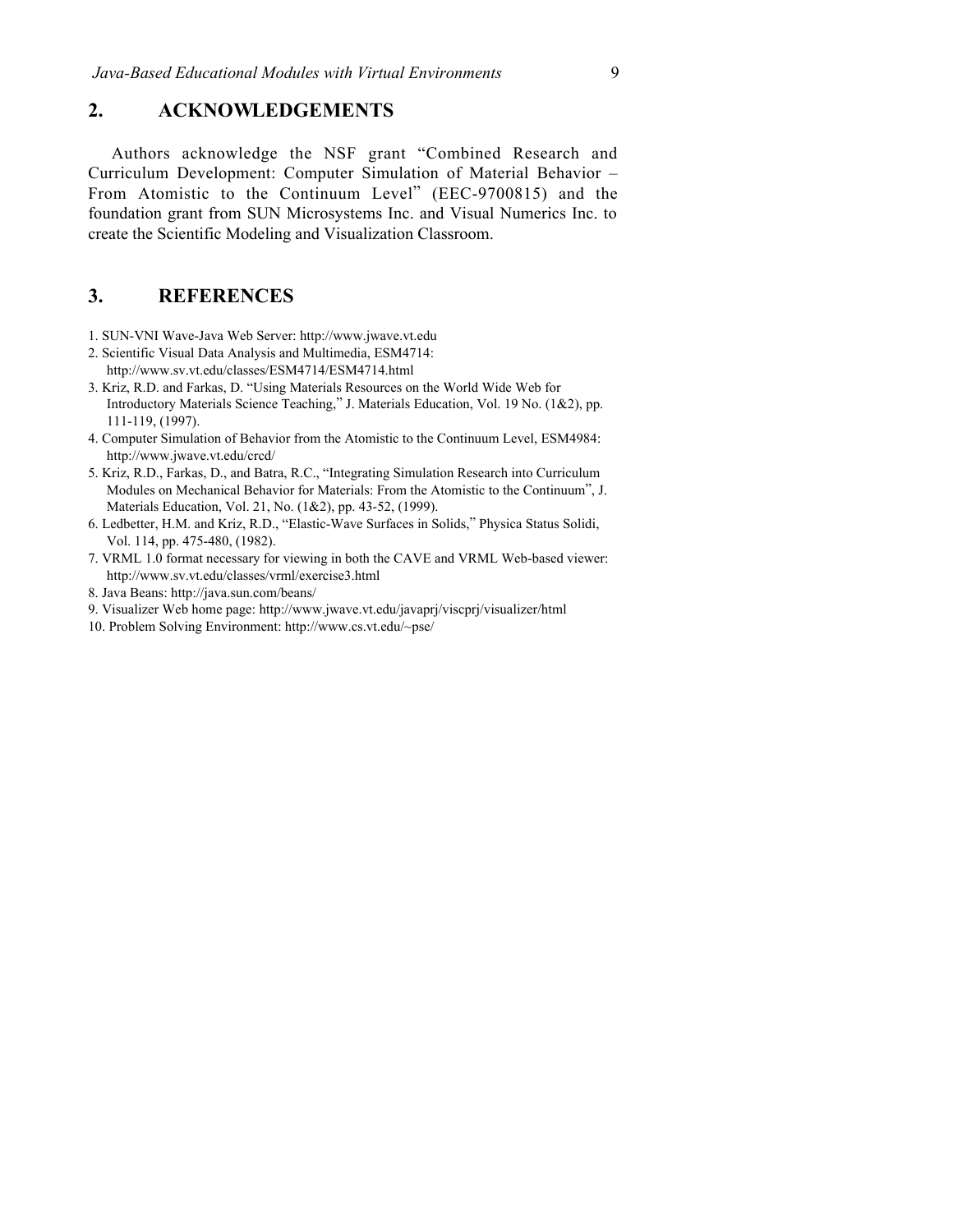

Figure 1(a) NPIB (Network Programming Interface Builder) version 1.0 form used by students to study the geometry of stress waves propagating through an anisotropic continuum: given the density and components of the fourth order stiffness tensor.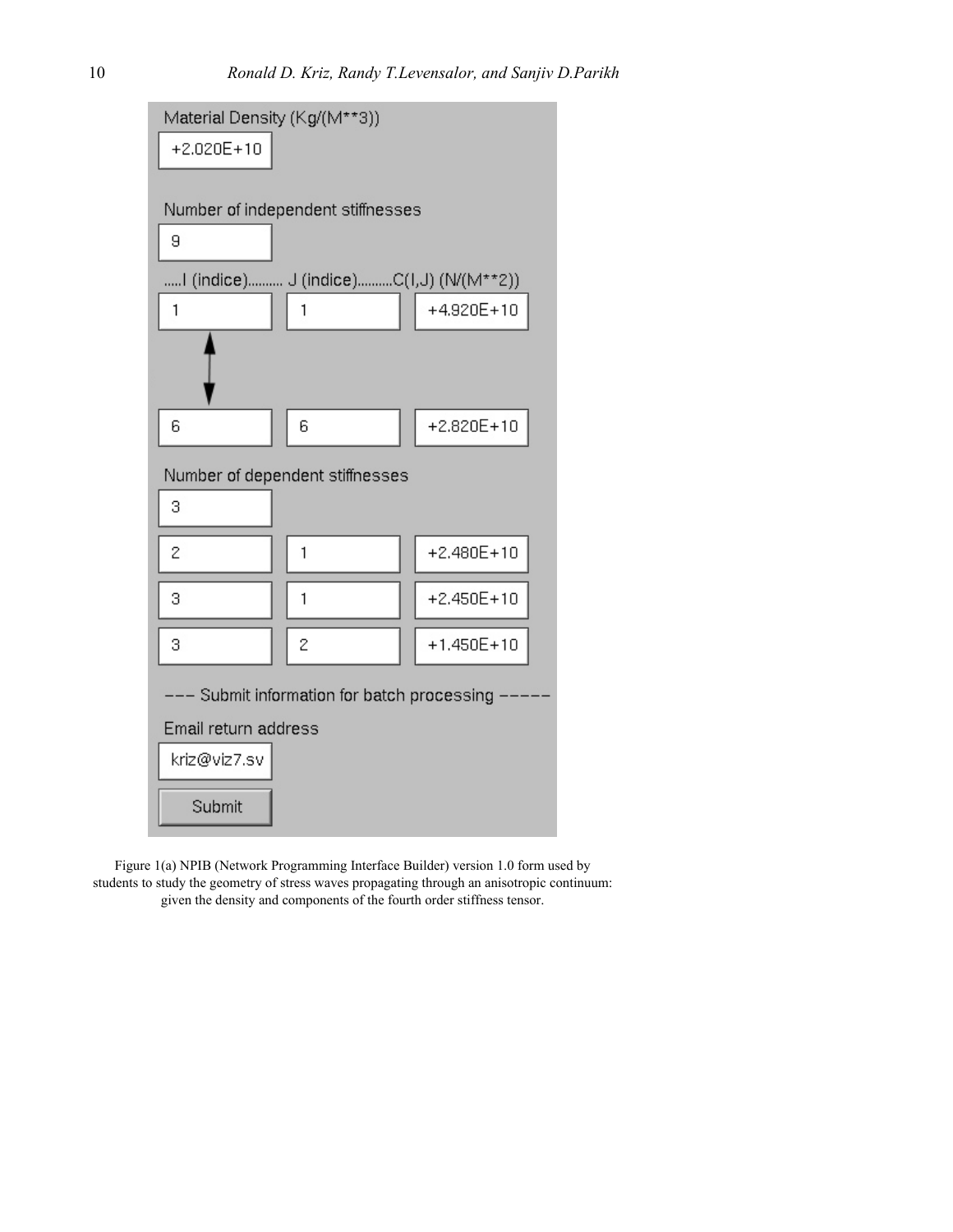```
----------------------- BEGINNING OF FILE ---------------------
f dw2ds.data 0
l 20 10 ----- dw2ds.data ------------------------------
tf 20 60 Material: / 'Calcium Formate' / 1 1 0
tf 20 120 Comment: / 'Orthorhombic Symmetry' / 2 1 0
tf 20 180 Material Density (Kg/(M**3)) / +2.020E+10 / 3
1 0
tf 20 260 Number of independent stiffnesses / 9 / 4 1 0
l 20 300 .....I (indice).... J (indice)....C(I,J)
(N/(M^{**2}))tf 20 320 / 1 / 5 1 0
tf 130 320 / 1 / 5 2 0
tf 240 320 / +4.920E+10 / 5 3 0
.
.
.
tf 20 640 / 6 / 13 1 0
tf 130 640 / 6 / 13 2 0
tf 240 640 / +2.820E+10 / 13 3 0
tf 20 710 Number of dependent stiffnesses / 3 / 14 1 0
tf 20 750 / 2 / 15 1 0
tf 130 750 / 1 / 15 2 0
tf 240 750 / +2.480E+10 / 15 3 0
tf 20 790 / 3 / 16 1 0
tf 130 790 / 1 / 16 2 0
tf 240 790 / +2.450E+10 / 16 3 0
tf 20 830 / 3 / 17 1 0
tf 130 830 / 2 / 17 2 0
tf 240 830 / +1.450E+10 / 17 3 0
l 20 880 --- Submit information for batch processing --
tf 20 930 Email return address / kriz@viz7.sv.vt.edu / -
1 -1 -1b 20 970 Submit / wavesurf_orth
-------------------------- END OF FILE -----------------
 Figure 1(b) Text file showing syntax that was used to create the NPIB form shown in Figure
```
#### 1(a).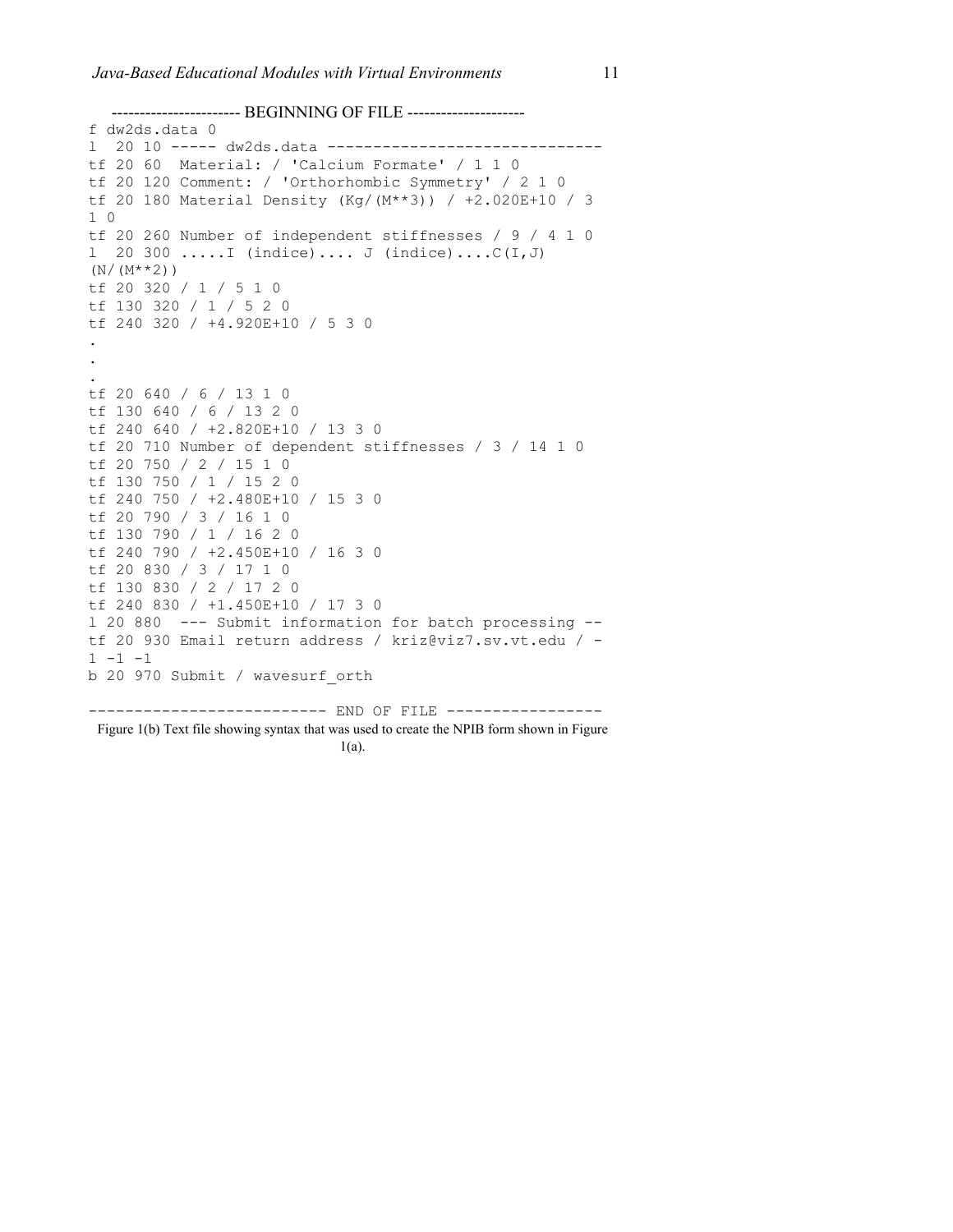

*Figure 2.* Example of results returned as a navigable VRML viewer embedded in browser showing a connected T, QT, and QL wave surface corresponding to the density and stiffness tensor shown in Figure 1(a).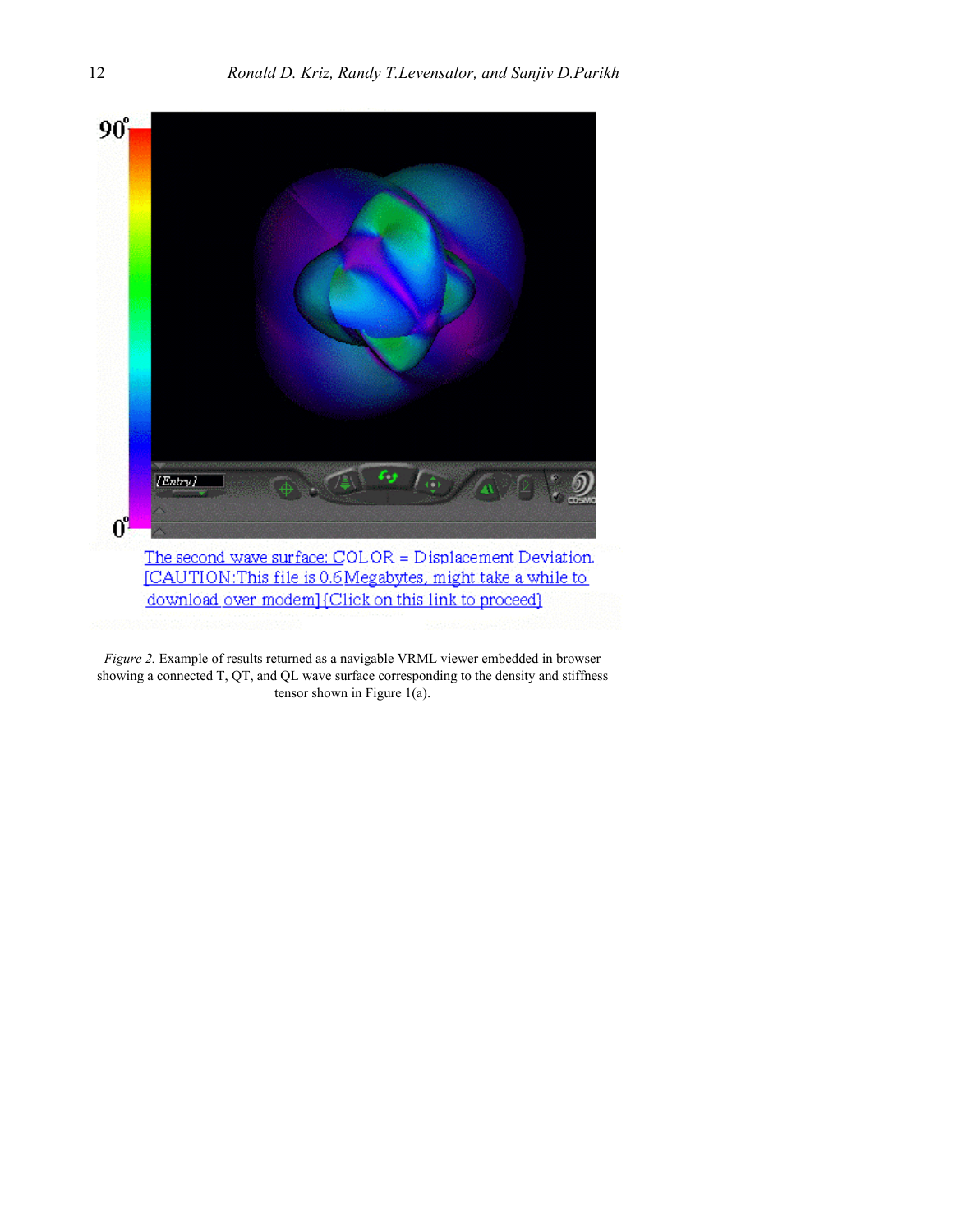|                        | AWTapp<br>E                            |
|------------------------|----------------------------------------|
| File<br>Edit<br>Insert |                                        |
|                        | 34<br>X:                               |
|                        | 3.45<br>Y.                             |
|                        | submit<br><b>SALES AND ARRANGEMENT</b> |
|                        |                                        |

Figure 3. NPIB form version 2.0: (a) "AWTapp" final Web-based form as viewed by the student.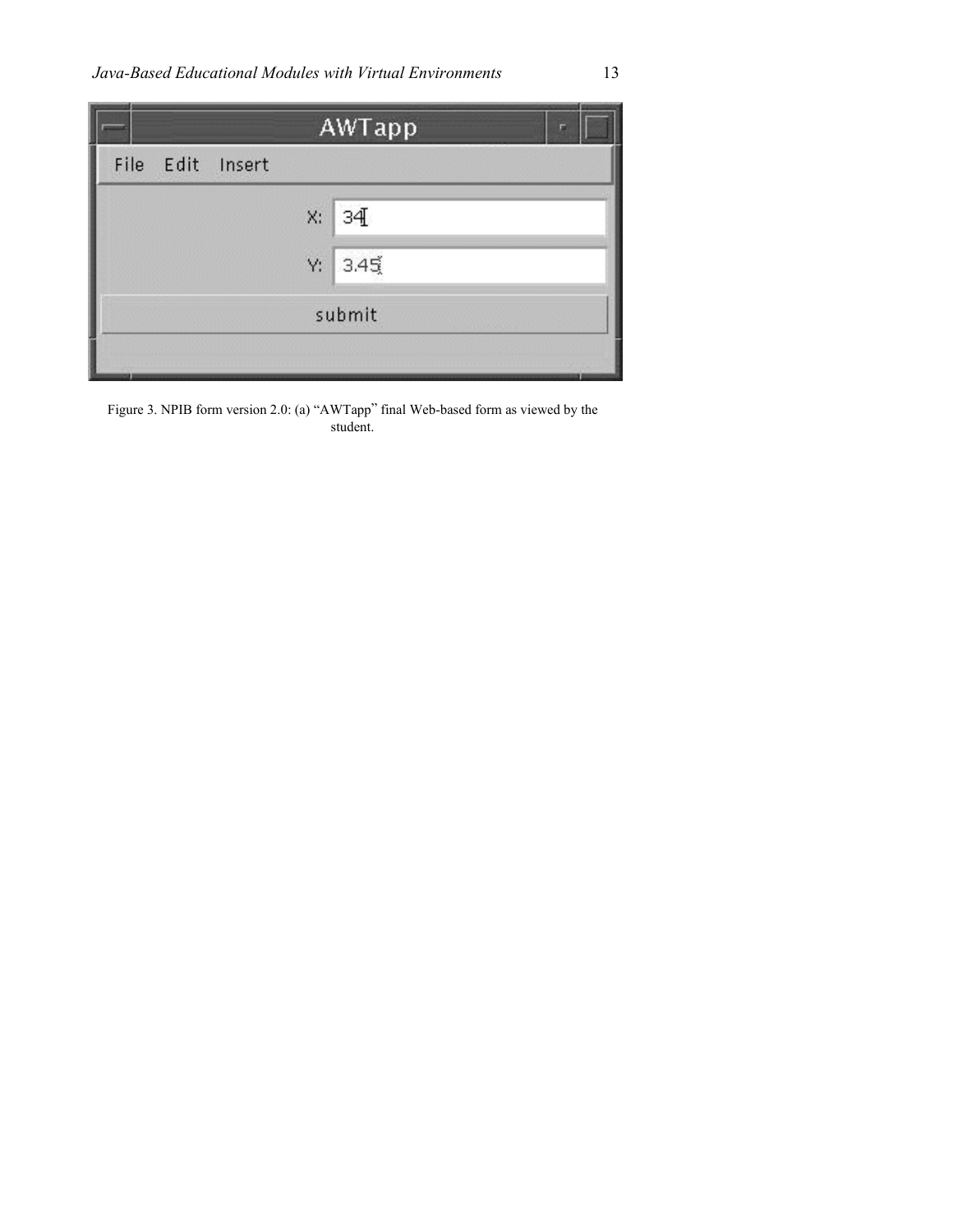| Properties – <initia< th=""><th></th></initia<> |                          |  |  |
|-------------------------------------------------|--------------------------|--|--|
| selectionStart <sup>2</sup>                     |                          |  |  |
| text <sup>34</sup>                              |                          |  |  |
| constraints                                     | Click to edit            |  |  |
| foreground                                      |                          |  |  |
| background                                      |                          |  |  |
| font Abcde                                      |                          |  |  |
| columns                                         | ĬО                       |  |  |
| name                                            | ×                        |  |  |
| caretPosition                                   | $\overline{2}$           |  |  |
| selectionEnd                                    | Ĭ2                       |  |  |
| editable                                        | $True$ $\longrightarrow$ |  |  |

*Figure 3.* NPIB form version 2.0: (b) "Properties" of NPIB components are assigned here.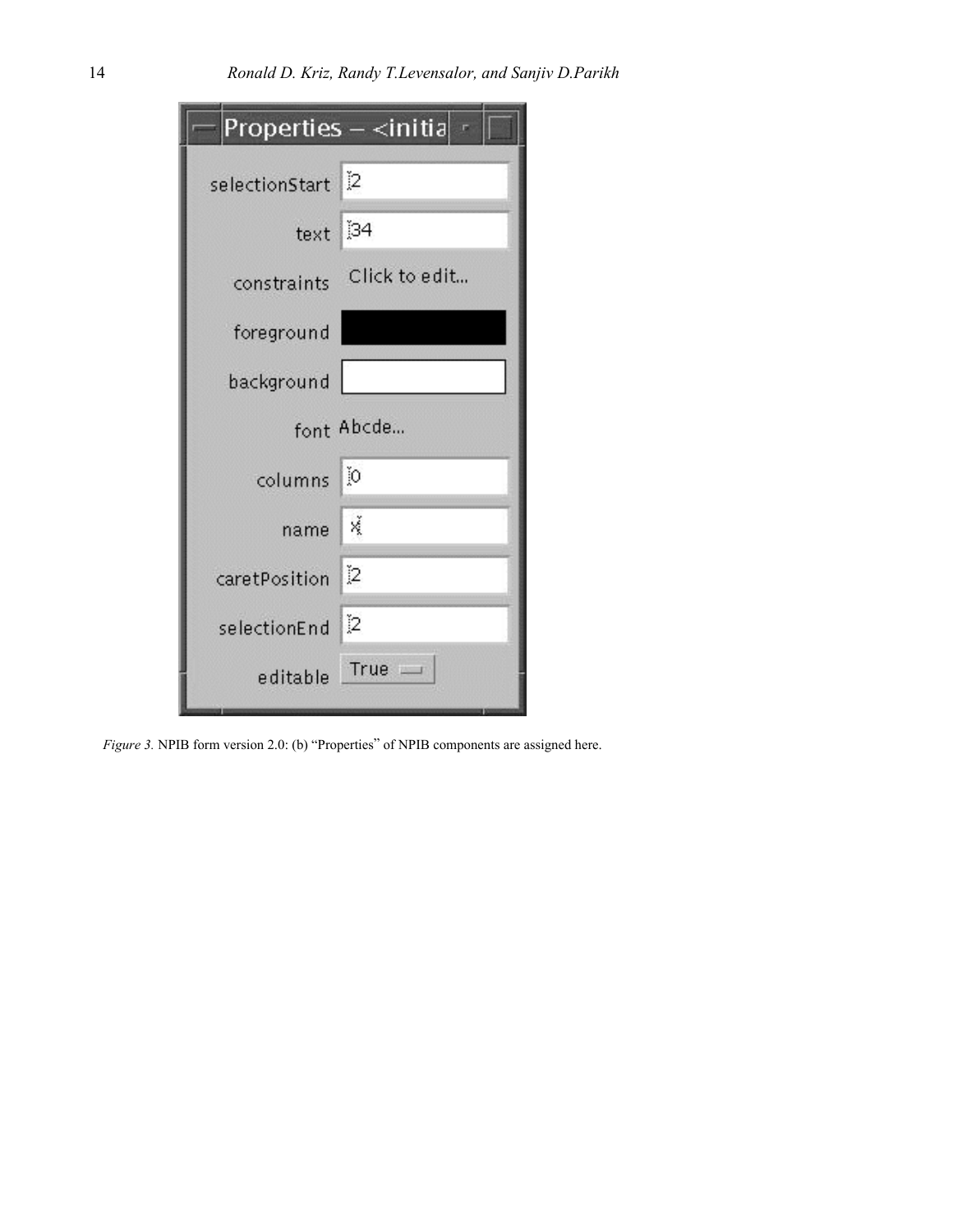|                                                                                                        | <b>Output Editor</b>                                | п |  |
|--------------------------------------------------------------------------------------------------------|-----------------------------------------------------|---|--|
| <b>Command Name</b>                                                                                    | Arguments passed to shell script                    |   |  |
| inialcrack                                                                                             | pse.cs.vt.edu password                              |   |  |
| <file=input.dat><br/><math>12,</math> <link=x><br/><link=y>[<br/>M.</link=y></link=x></file=input.dat> | The format for the file(s) to be sent to the server |   |  |

*Figure 3.* NPIB from version 2.0: (c) "Output Editor" controls from format of the output.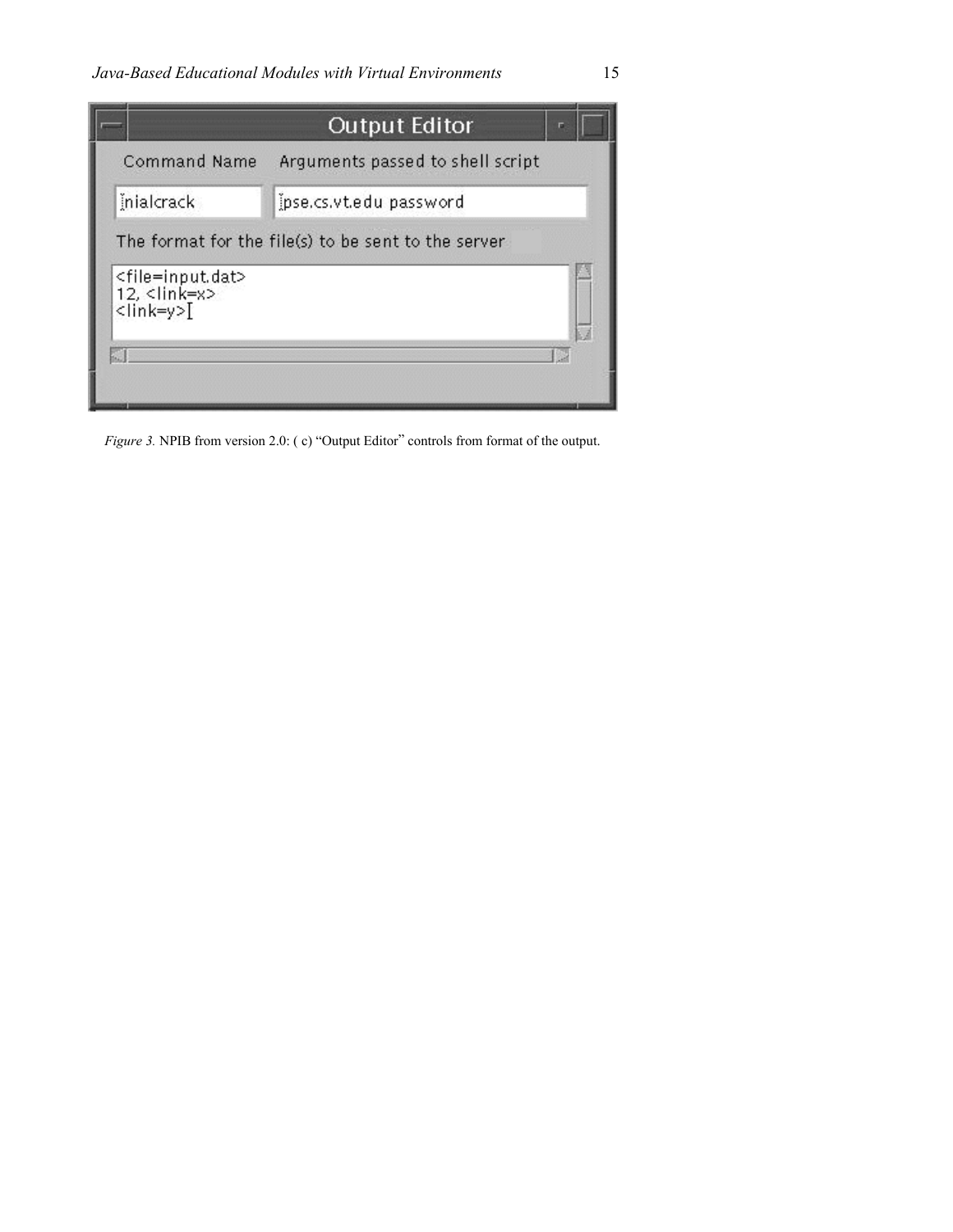

Figure 4. Thick Walled Cylinder: (a) JWave 2.0 form with window showing graphical results.